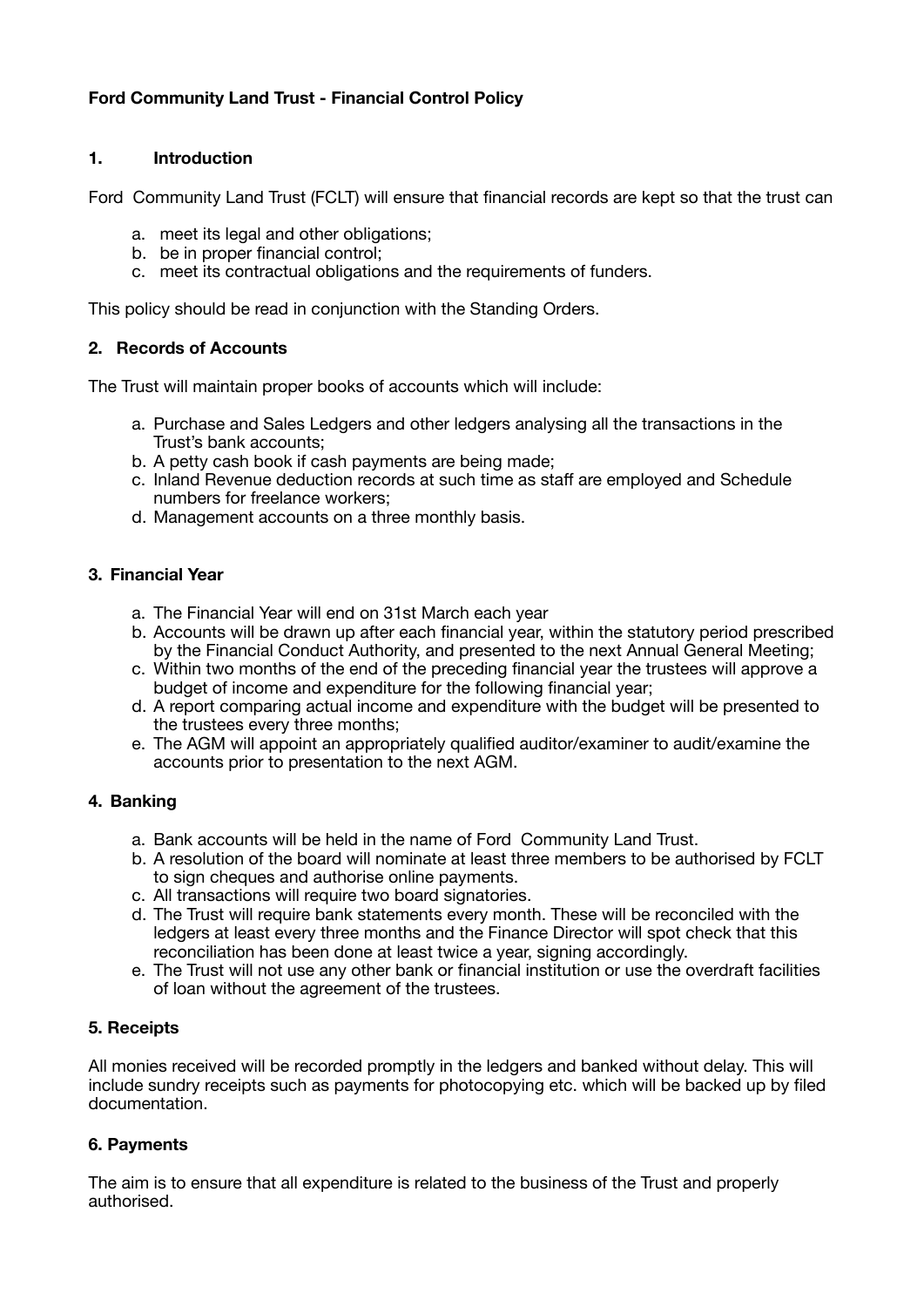- a. A nominated director will be responsible for holding the cheque book (unused and partly used cheque books) which should be kept securely.
- b. Blank cheques will never be signed.
- c. The relevant payee's name will always be inserted on the cheque prior to signature and the cheque stub will always be properly completed.
- d. All cheques will be supported with appropriate documentation.

#### **7. Payment documentation**

- a. Every payment out of the Trust's accounts will be evidenced by an invoice as appropriate. That invoice will be retained and filed. The cheque signatory should ensure that it is referenced with:
	- Cheque number
	- Date cheque drawn
	- Amount of cheque
	- Names of cheque signatories
- b. The only exceptions to cheques not being supported by an appropriate invoice would be for such items as advanced bookings, deposits, VAT etc. Here a cheque requisition will be used and a photocopy of the cheque kept.
- c. **Wages and Salaries.** There will be a clear trail to show the authority and reason for every such payment, e.g. a cheque requisition asking for payment to employee, HMRC etc.. All employees will be paid within the PAYE, National Insurance regulations.
- d. **All staff appointments/departures** will be authorised by the trustees, minuting dates and salary level. Similarly all changes in hours and variable payments such as overtime, etc. will be authorised by the trustees.

#### **e. Expenditure and Expenses**

- i. Trustees and other authorised persons may incur expenses that are incurred in the legitimate pursuit of the Trust's business.
- ii. Permission to commit expenditure must be sought prior to its commitment as per the guidelines below.
	- a. An official order or letter will be issued for all work or service paid for by FCLT.
	- b. All items of expenditure will be authorised by the Board and the payments approved.
	- c. Orders for values £500 to £2000 require a minimum of two quotations; for values above £2000 three quotations are required if practicable
- iii. In respect of ii) above, an exception is provided for in the case of Emergency Repairs whereby the managing agent be allowed a limit of £200 to spend on breakdowns which in their judgement qualify as genuine emergencies
- iv. Expenses will be reimbursable upon production of valid receipts together with a written justification of the expense. Expenses will be evidenced as follows:
	- Fares by tickets
	- Other expenses by valid receipts
	- Car mileage based on local authority scales
- v. No cheque signatory signs for the payment of expenses to themselves.
- vi. Any utility bill may be paid by Direct Debit provided that the instructions are signed by two authorised board members.

#### **8. Cheque signatures and cash**

- a. Each cheque requires two signatures
- b. A cheque must not be signed by the person to whom it is payable.
- c. Bank/credit/debit cards will not be used (and should be destroyed if issued).